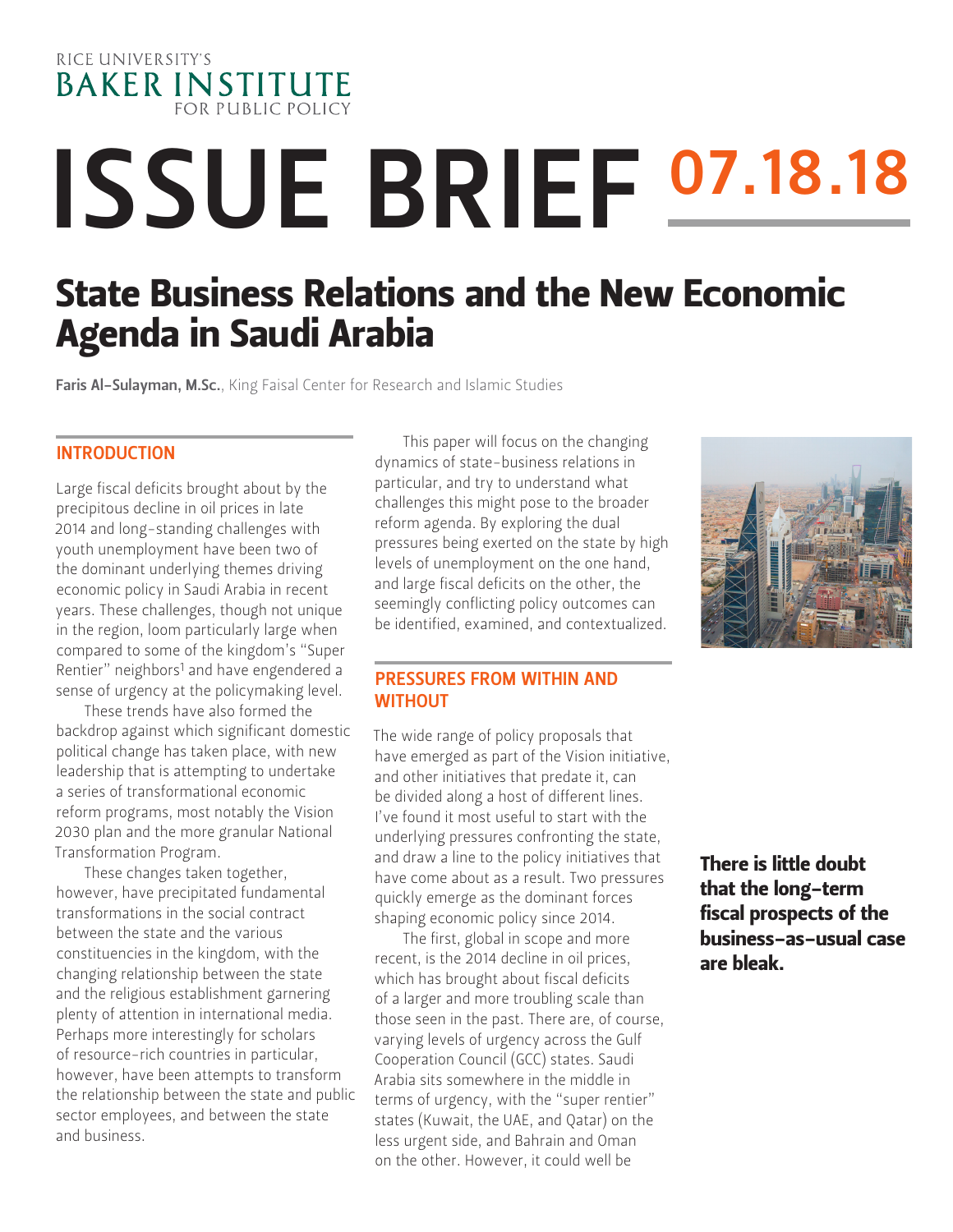These two pressures have brought about the rise of two seemingly inconsistent economic agendas.

argued that as the dominant state in the region, the stakes are actually much higher in the case of Saudi Arabia. In the years immediately following the sharp decline in oil prices, the more short-term alarmist viewpoints—warning of impending fiscal insolvency—have largely been dismissed, but there is little doubt that the long-term fiscal prospects of the business-as-usual case are bleak.

The second pressure, which separates the kingdom from its GCC peers, emerges as a result of the rapidly changing demographic trends that are bringing large numbers of young people into the labor market. This pressure is not qualitatively, but quantitatively unique. The sheer number of young people seeking to enter the labor market every year, combined with the state's dwindling resources, is what sets it apart from its neighbors. The statistic of 70% of the population being under the age of 30 is often cited, and a very large proportion of them are unemployed, potentially as high as 34%.

It is the confluence of these two pressures that is alarming. Individually, these pressures are not uncommon, and the size of the current public sector wage bill is a testament to how issues of bulging demography and unemployment were addressed in years past, namely by distributing patronage through public sector employment.

In the current climate, these two pressures have brought about the rise of two seemingly inconsistent economic agendas, with the fiscal situation prompting a neoliberal economic response from the state, and the unemployment pressures and recessionary climate prompting a more statist and nationalist response. This will certainly not be a strange trade-off to policymakers and scholars of other regions, who have confronted similar challenges in the last few years.

These trends have formed the backdrop against which significant political change in the kingdom has also taken place, with new leadership that is attempting to meet these challenges, and balance some of these interests. This change, both structural (the centralization of power in the royal

court) and personal in nature, represents an additional variable, though it is beyond the scope of this paper.

#### KEY ELEMENTS OF THE LIBERAL ECONOMIC AGENDA

As a response to large fiscal deficits and unsustainable spending, the state has undertaken a host of new economic liberalization policies with the aim of promoting private sector growth and foreign direct investment (FDI), and in doing so, alleviating the pressure on the Saudi state as the economy's main source of employment. This kind of reform is not new in principle. For several years, the World Bank's Ease of Doing Business Index was an important key performance indicator (KPI) for Saudi policymakers aiming to attract foreign investors in the kingdom. Led by the Saudi Arabian General Investment Authority (SAGIA), the entity tasked with attracting FDI into the kingdom, the state made strides in improving its performance in many of these indicators, leading to a rise to 12th place in the global index by 2011, before the World Bank changed its metrics. After the World Bank changes, the country has ranked in the 90s in recent years. In many ways, this reflects broader concerns investors continue to have about the Saudi economy, often relating to deeper structural challenges in the judicial system or political risk. And while many of these structural issues remain, the new set of liberalization policies being implemented cuts deeper than attempts in years past.

This part of the reform package has been met with a positive response from the global investment community, eager to gain greater access to what is seen as a largely untapped emerging market economy. The privatization element of the agenda in particular, perhaps the most recognizable of the Vision 2030 economic initiatives, has attracted wide interest from investors, but has also raised fundamental questions about the role and responsibilities of the state toward public sector employees, for example.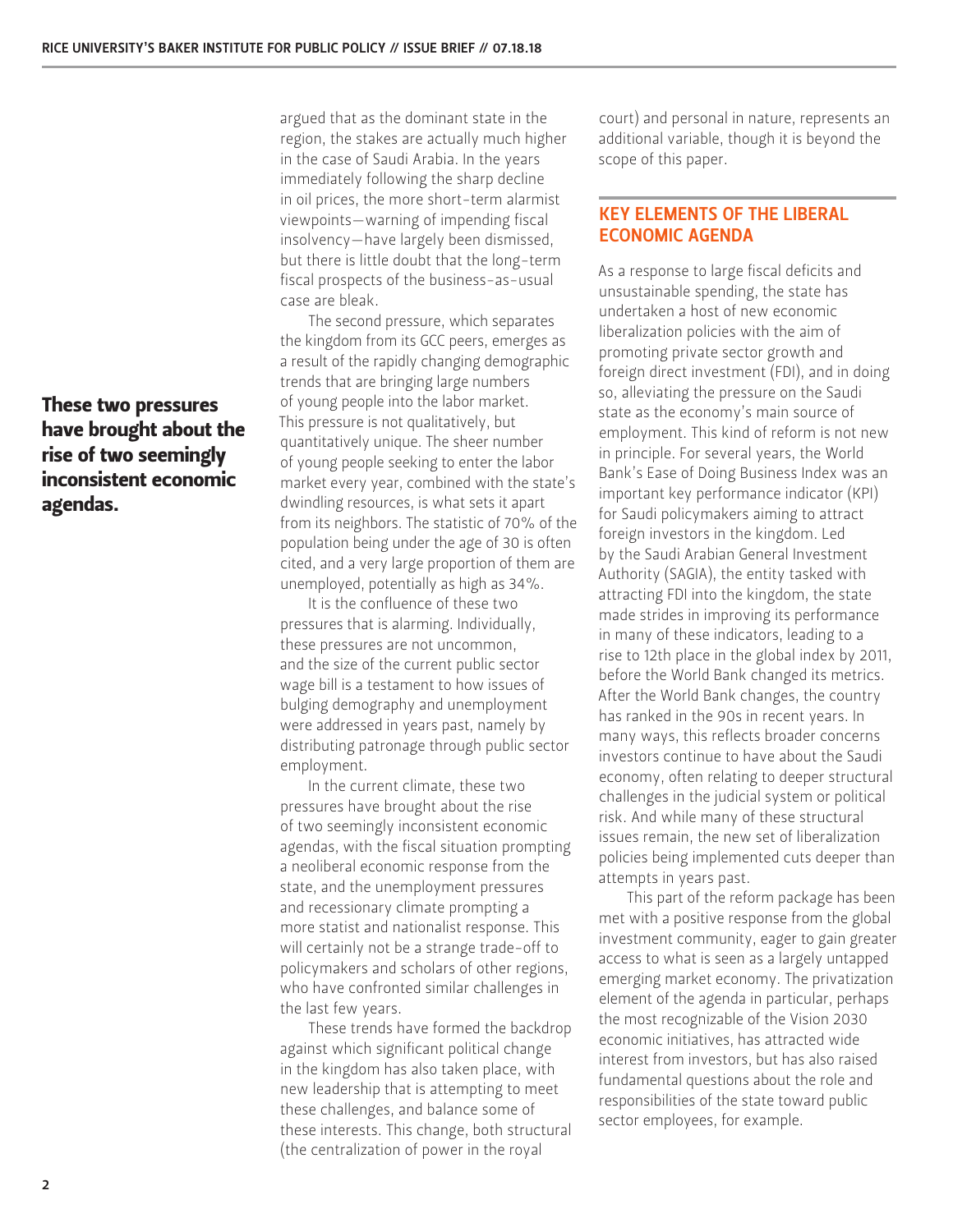More broadly, the following set of policies that have been, or are in the process of being implemented emerge from this economic agenda:

- The liberalization of equity markets to promote investment and allow greater foreign ownership in a wider range of industries. The new bankruptcy law is an example of a reform in this area.
- The privatization agenda, which outlines plans to offload a range of valuable state assets (to include elements of health care, education, airports, and most notably 5% of the state owned oil company Aramco).
- Energy subsidy reform, which has seen fuel and electricity prices rise in recent months as part of a medium-term plan to reach global market prices for utilities.
- Large global investment opportunities like NEOM and the Red Sea Project.
- The rollout of a variety of excise or sin taxes, and VAT.
- Consolidation of state assets under the Public Investment Fund (PIF), and the pursuit of a more aggressive investment strategy and dynamic asset allocation, typified by the Vision Fund/SoftBank investment.
- Cuts in capital expenditure by the state, particularly in education and infrastructure, and attempts at reductions in current expenditure, such as the public sector benefits and pay freezes.
- The issuance of local and international bonds, totaling \$40 billion in the last 18 months.

Although these reforms have been well received by international investors, the response from the local private sector has not been as positive. They too are undoubtedly interested in the privatization opportunities, but energy subsidy reform, along with a host of new taxes and levies, has significantly increased the price of doing business in the kingdom, particularly for energy-intensive industries (albeit from a low base). This has come at a time when the state has curtailed capital expenditures, which in years past have been the single most important factor underlying private

sector growth, while also opening the door to greater foreign competition. More generally, these reforms have translated into a concerted effort to rewrite the structural elements of the social contract between the local private sector and the state, upending the status quo and causing significant disruption to the way the local private sector has conducted business in the kingdom in decades past.

### KEY ELEMENTS OF THE STATIST/ SAUDIZATION AGENDA

As a result of the strong demographic pressures in the labor market, the state has also simultaneously continued to maintain a series of policies that have been grouped in this brief under the umbrella of "Saudization," a term often more narrowly used for policies aiming to increase the share of Saudis employed in the private sector. These policies have a common statist and often nationalist theme and, in contrast to the liberalization agenda, such policies have always been viewed with skepticism from the private sector.

The centerpiece of this agenda is the ongoing effort of the Ministry of Labor and Social Development to increase the number of Saudis working in the private sector, predominantly through the Nitaqat and Taqat programs,2 but more broadly through a host of policies including:

- Levies on foreign labor and their dependents, leading to a large exodus of migrant workers, both documented and undocumented, likely exceeding 1 million departees by 2018.
- An increase in the scope and pace of Saudization efforts, through the Taqat program from the Human Resource Development Fund (HRDF), and the continual expansion of the Nitaqat program.
- Decreasing the ease of access to visas for skilled and semi-skilled foreign labor.
- A growth in the scope and scale of stateowned enterprises, or state-led initiatives, most prominently through the PIF and its "Saudi Sector Development" pool in, among other sectors, agriculture (the

The state has undertaken a host of new economic liberalization policies with the aim of promoting private sector growth and foreign direct investment.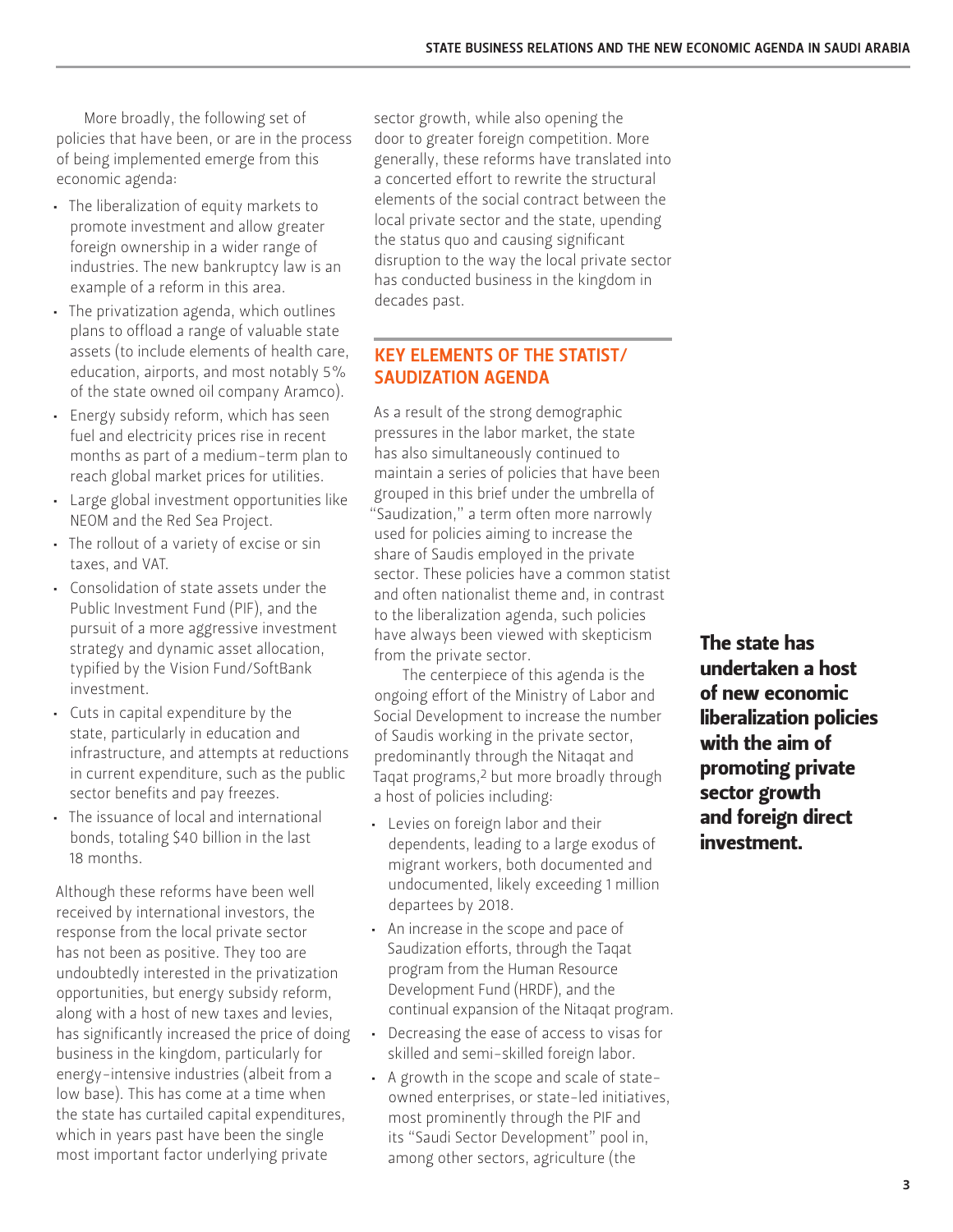Saudi Fisheries project), energy (Softbank Solar), and entertainment (AMC).

It is clear that these sets of policies, unlike those grouped under the liberal umbrella, do not share as clear a link to an ideological paradigm—much in the same way the historical growth of the welfare state in the kingdom was not necessarily ideological, but rather, constituted a type of rentier statecraft aimed at distributing patronage and wealth in the cultural and social context of midcentury Arabia.

#### AREAS WHERE THE AGENDAS COLLIDE

These two sets of policy agendas, clearly stemming from different pressures and seemingly emerging from competing ideological camps, continue to clash in certain areas, often resulting in a somewhat confusing institutional landscape for multinational investors as well as local businesses small and large.

As an example, a typical way in which this clash may manifest was illustrated in January 2018 when, five days after sharp increases in utility prices and the introduction of the VAT, the government announced a series of cash bonuses to government employees and members of the armed services. The selective mitigation of the new economic conditions for public sector employees reinforced the split with private sector employees. But in a deeper sense, the move revealed that even in an era of rapid change and economic liberalization, the knee-jerk reaction of the state is to revert to entrenched modes of patronage, which is arguably endemic to its structure.

The following section will highlight three typical ways in which, in a broad sense, these agendas clash, though a more exhaustive analysis could be the focus of further research.

An often cited example of this kind of clash comes from the skills mismatch of young Saudis entering the labor market from the public education system. Though the education budget in the kingdom continues to be one of the largest as a percentage

of GDP comparing to the OECD, recent years have seen the budget shrink, even while other types of spending recovered in 2017-2018 from the mild austerity of the previous two years. Additionally, educational outcomes in STEM related subjects in particular are still lackluster, and there continues to be a pronounced skill mismatch among university graduates entering the labor market. These challenges have formed the backdrop against which additional pressure has been placed on the private sector to replace foreign skilled workers with Saudi workers. The complexity of new regulatory regimes—from the financial sector, to energy, and consulting—have also increased licensing requirements on companies operating in these spaces, often specifically calling for a certain number of employees with certain qualifications.

Another kind of clash, which has manifested in a variety of industries and on a number of scales, emerges from the growth of state-owned enterprises or initiatives, and the perception that they are crowding out investment from the local private sector and small- and mediumsize enterprises (SMEs) in particular. An eagerness by the state to spur rapid growth in certain strategic industries that have been neglected in the past has led to stateowned enterprises (SOEs) directly tackling these opportunities, often with foreign joint venture partners. In many instances, this type of SOE growth seems to stem from challenges in implementing structural changes to create healthy and more organic investment ecosystems in the past, but also from an eagerness within the state to create "national champions" capable of using the Saudi market as a jumping board to compete globally. The examples of the PIF-AMC partnership or the PIF-Softbank partnership to develop utility-scale solar energy in the kingdom fit neatly into this category.

The final and perhaps most serious clash emerges from the state's attempt to encourage the growth of private sector employment while maintaining high levels of public sector pay, benefits, and bonuses, which continue to have a profound distorting effect on the labor market. This feature of public sector employment, often

## The response from the local private sector has not been as positive.